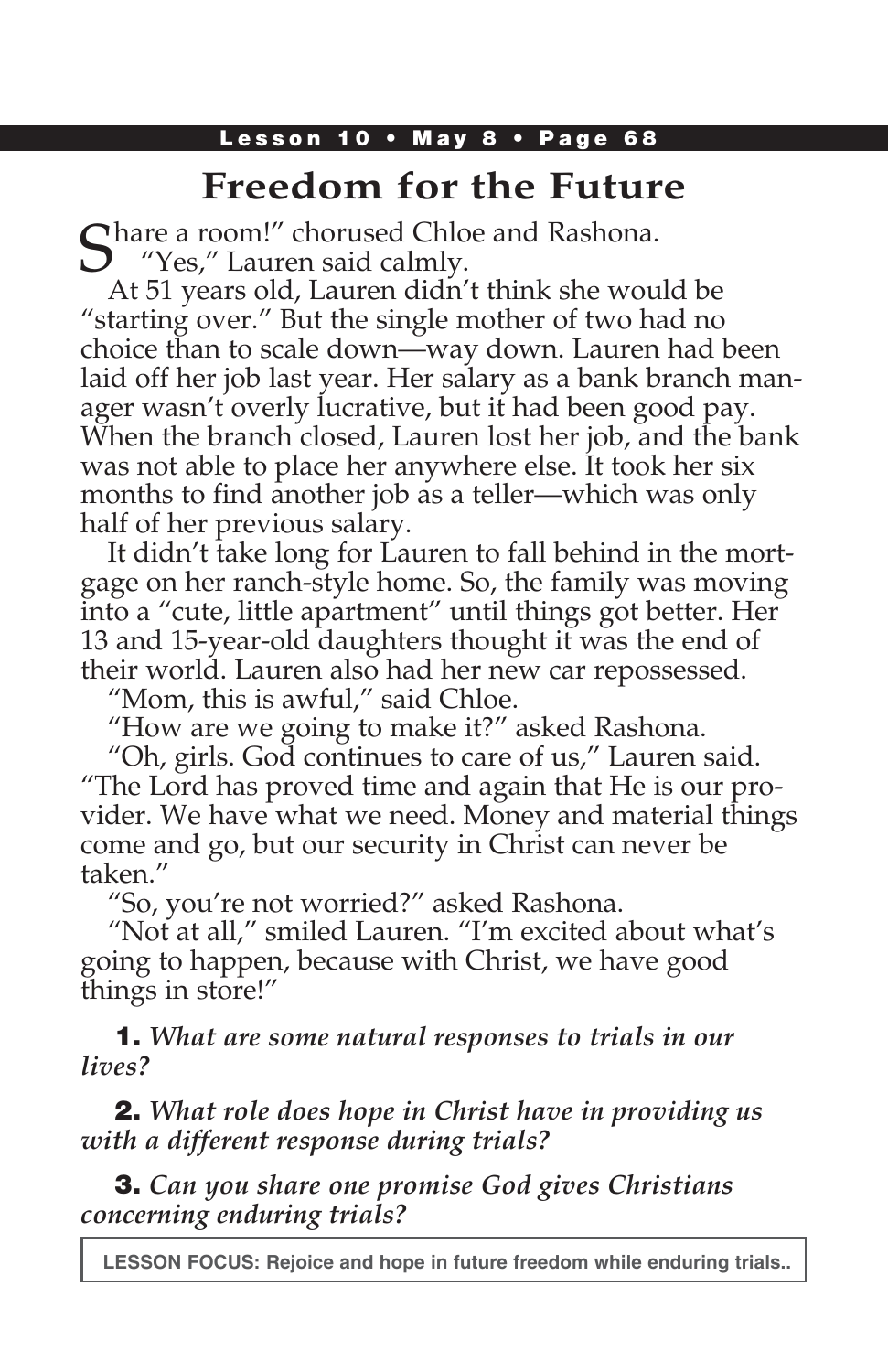# Week of May 8 • Page 69 Patiently Waiting on God's Plan

### *Romans 8:18-21, KJV*

**18 For I reckon that the sufferings of this present time are not worthy to be compared with the glory which shall be revealed in us.**

**19 For the earnest expectation of the creature waiteth for the manifestation of the sons of God.**

**20 For the creature was made subject to vanity, not willingly, but by reason of him who hath subjected the same in hope, 21 Because the creature itself also shall be delivered from the bondage of corruption into the glorious liberty of the children** 

**of God.**

*Romans 8:18-21, NIV* 

**18I consider that our present sufferings are not worth comparing with the glory that will be revealed in us. 19For the creation waits in eager expectation for the children of God to be revealed. 20For the creation was subjected to frustration, not by its own choice, but by the will of the one who subjected it, in hope 21that the creation itself will be liberated from its bondage to decay and brought into the freedom and glory of the children of God.**

When we walk in the Spirit and not the flesh, we can have victory over sin in our lives (Rom. 8:2-4), but living in this fallen world brings us "sufferings" (vs. 18). Yet, we have a future hope in those times, knowing that one day the Lord will set all things right. Our present suffering will pale in comparison to the "glory that will [one day] be revealed in us" (vs. 18). Suffering for Christ gives the hope of blessings in this life, and the hope of glory to come.

When sin came into the world, it also brought God's curse on His creation that continues today. However, even as He was pronouncing His curse, God proclaimed great hope through the "seed" of the woman (Gen. 3:15). Jesus would crush the enemy's head and one day deliver creation from the curse of sin.

Our hope and eager expectation is that everything will be set right for humanity as well as for all God's creation.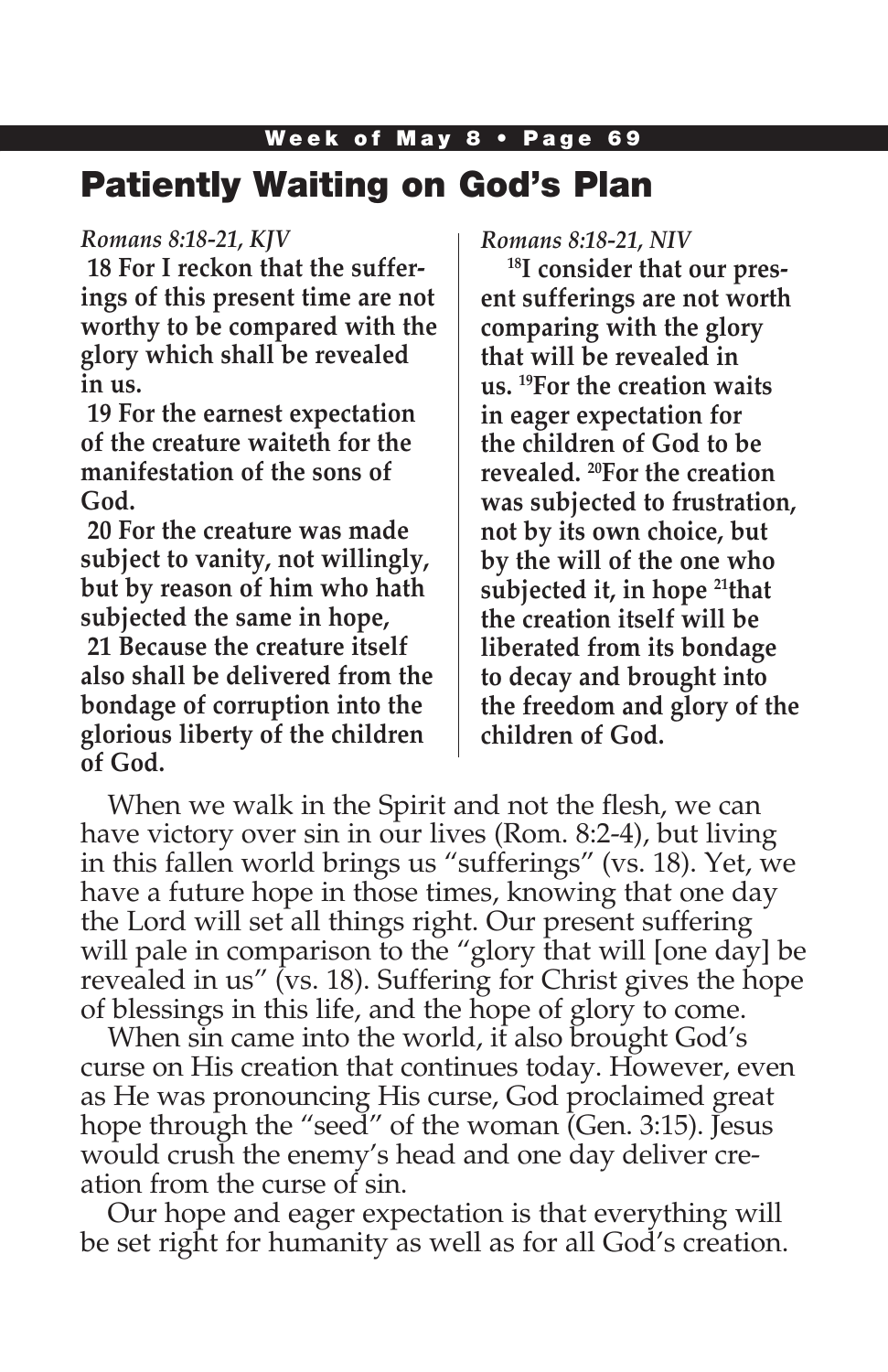The chains of corruption and decay will be broken when the glory of God is ultimately manifested in His children.

4. *To what did Paul say our present sufferings were not worthy to be compared?*

5. *For what does creation wait?*

6. *From what will creation be delivered?*

# Prayerfully Waiting on God's Plan

#### *Romans 8:22-27, KJV*

**22 For we know that the whole creation groaneth and travaileth in pain together until now. 23 And not only they, but ourselves also, which have the firstfruits of the Spirit, even we ourselves groan within ourselves, waiting for the adoption, to wit, the redemption of our body.**

**24 For we are saved by hope: but hope that is seen is not hope: for what a man seeth, why doth he yet hope for? 25 But if we hope for that we see not, then do we with patience wait for it.**

**26 Likewise the Spirit also helpeth our infirmities: for we know not what we should pray for as we ought: but the Spirit itself maketh intercession for us with groanings which cannot be uttered.**

**27 And he that searcheth the hearts knoweth what is the** 

*Romans 8:22-27, NIV* 

**22We know that the whole creation has been groaning as in the pains of childbirth right up to the present time. 23Not only so, but we ourselves, who have the firstfruits of the Spirit, groan inwardly as we wait eagerly for our adoption to sonship, the redemption of our bodies. 24For in this hope we were saved. But hope that is seen is no hope at all. Who hopes for what they already have? 25But if we hope for what we do not yet have, we wait for it patiently.**

**26In the same way, the Spirit helps us in our weakness. We do not know what we ought to pray for, but the Spirit himself intercedes for us through wordless groans. 27And he who searches our hearts knows the mind of the Spirit, because the Spirit**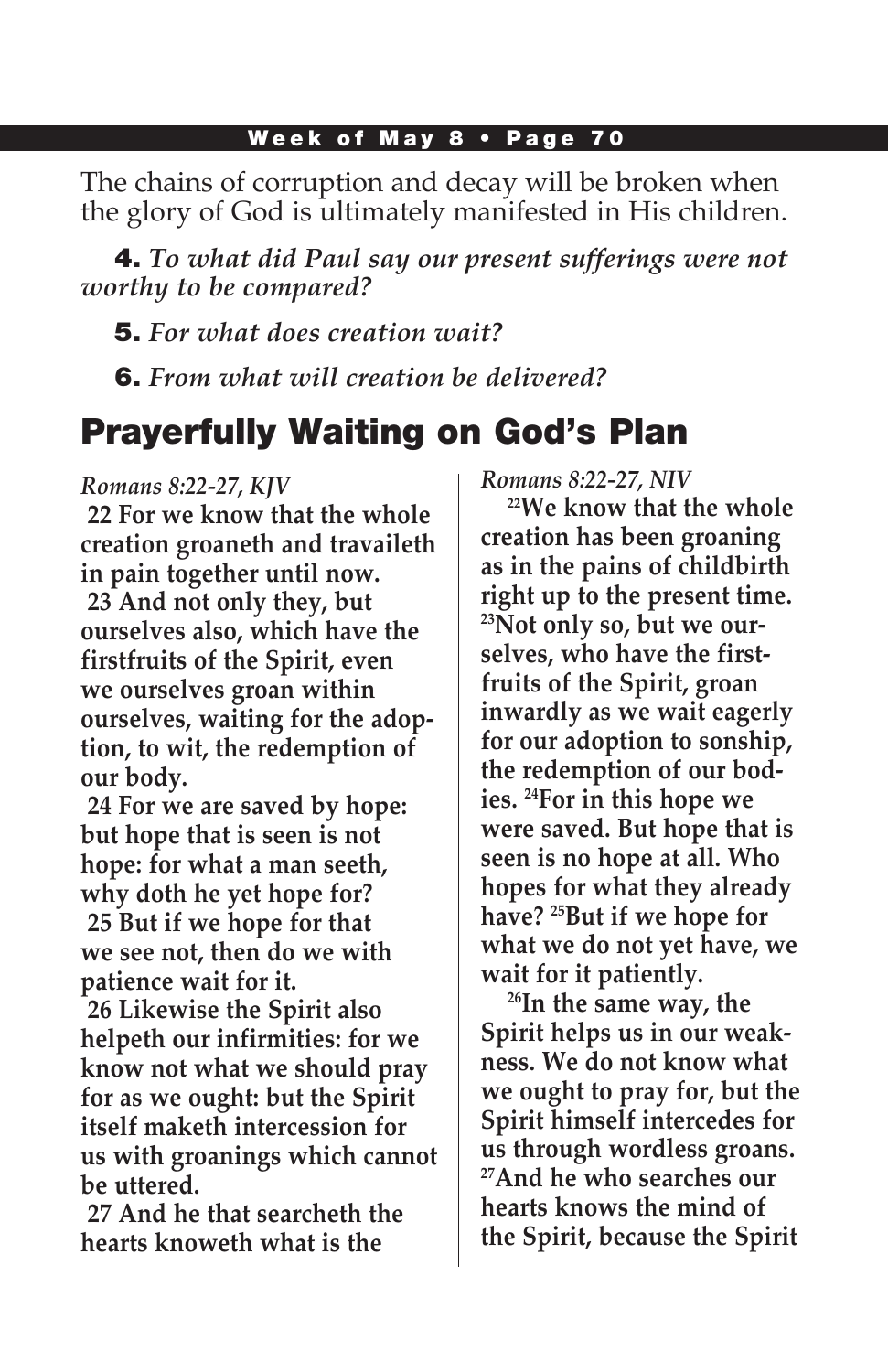**mind of the Spirit, because he maketh intercession for the saints according to the will of God.**

**intercedes for God's people in accordance with the will of God.**

All of creation currently suffers under the painful weight of sin. This includes God's people. As with all creation, Christians also groan inwardly as we await the culmination of our adoption, which will be the redemption of our bodies at the resurrection.

As a ship that is firmly anchored can weather a fierce storm, so too can God's people who firmly hope in His promises stand against the fierce attacks of those who hate the Lord and His people. This hope that steadfastly anchors the soul is not in what we currently have and can see, for we do not hope in what our five senses can already confirm for us. We do not hope that He provided the way of salvation and forgiveness of sins—that already happened two millennia ago on the Cross. However, we do hope and wait with eager expectation for the redemption of our bodies one day.

Thankfully, our hope is not in our own strength, for we could not stand alone. Rather, our hope is in the power of God to whom we can pray and receive the strength we need to prevail. This is so even if the cares and sorrows of life are so overwhelming that "we do not know what we ought to pray for" (vs. 26). When life's storms seem like they are about to sweep us under, we can cry out to the Lord, knowing that the indwelling Spirit of God will intercede on our behalf. And the Lord, who knows and searches our hearts, will answer us in accordance with His good and perfect will. In so doing, we can trust that He will work everything out for our good and His glory.

7. *How does sin affect all of creation, including God's people?* 

8. *In what do God's people hope?*

9. *How does the Holy Spirit help us pray?*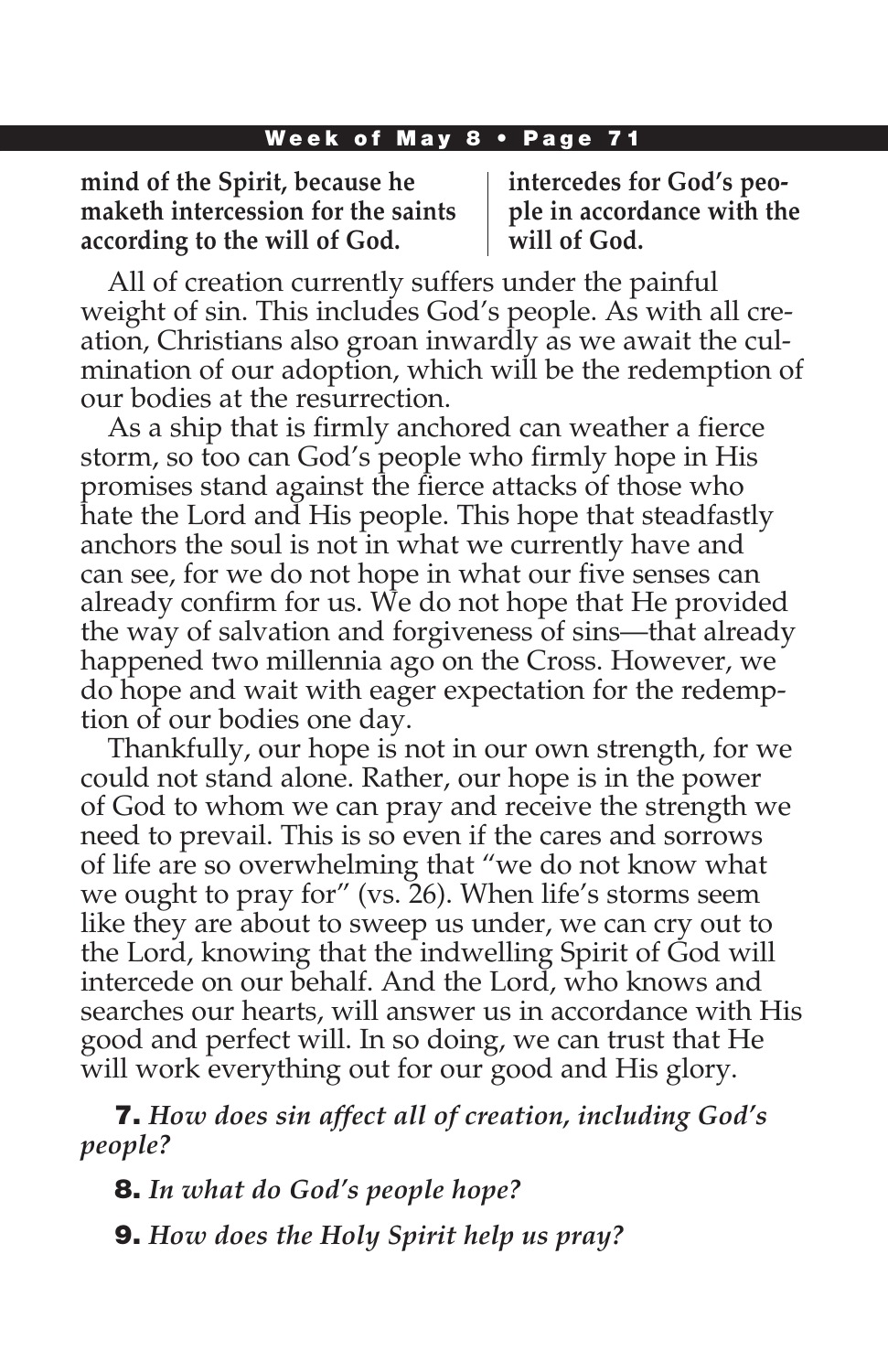# Purposefully Waiting on God's Plan

#### *Romans 8:28-30, KJV*

**28 And we know that all things work together for good to them that love God, to them who are the called according to his purpose.**

**29 For whom he did foreknow, he also did predestinate to be conformed to the image of his Son, that he might be the firstborn among many brethren. 30 Moreover whom he did predestinate, them he also called: and whom he called, them he also justified: and whom he justified, them he also glorified.** *Romans 8:28-30, NIV*

**28And we know that in all things God works for the good of those who love him, who have been called according to his purpose. 29For those God foreknew he also predestined to be conformed to the image of his Son, that he might be the firstborn among many brothers and sisters. 30And those he predestined, he also called; those he called, he also justified; those he justified, he also glorified.**

We can trust that God's plans will ultimately work out for good even in trials and tribulation "for the good of those who love him, who have been called according to his purpose" (vs. 28). One of the great purposes of our calling is to proclaim the Gospel. And, the more we are like Jesus by being conformed to His image, the more credible is our testimony for Him.

While Christians have different viewpoints on how God chooses those He calls, by faith in Him we receive His two-fold gift of being "justified" and "glorified" (vs. 30). Being justified, God's people are made righteous in His sight as if they had never sinned. With justification comes the promise of glorification, that one day we will stand completely purged of any sin.

10. *For whom does God work all things together for good?* 

11. *To whose image are God's people to be conformed?*

12. *What does God do to those who answer His call?*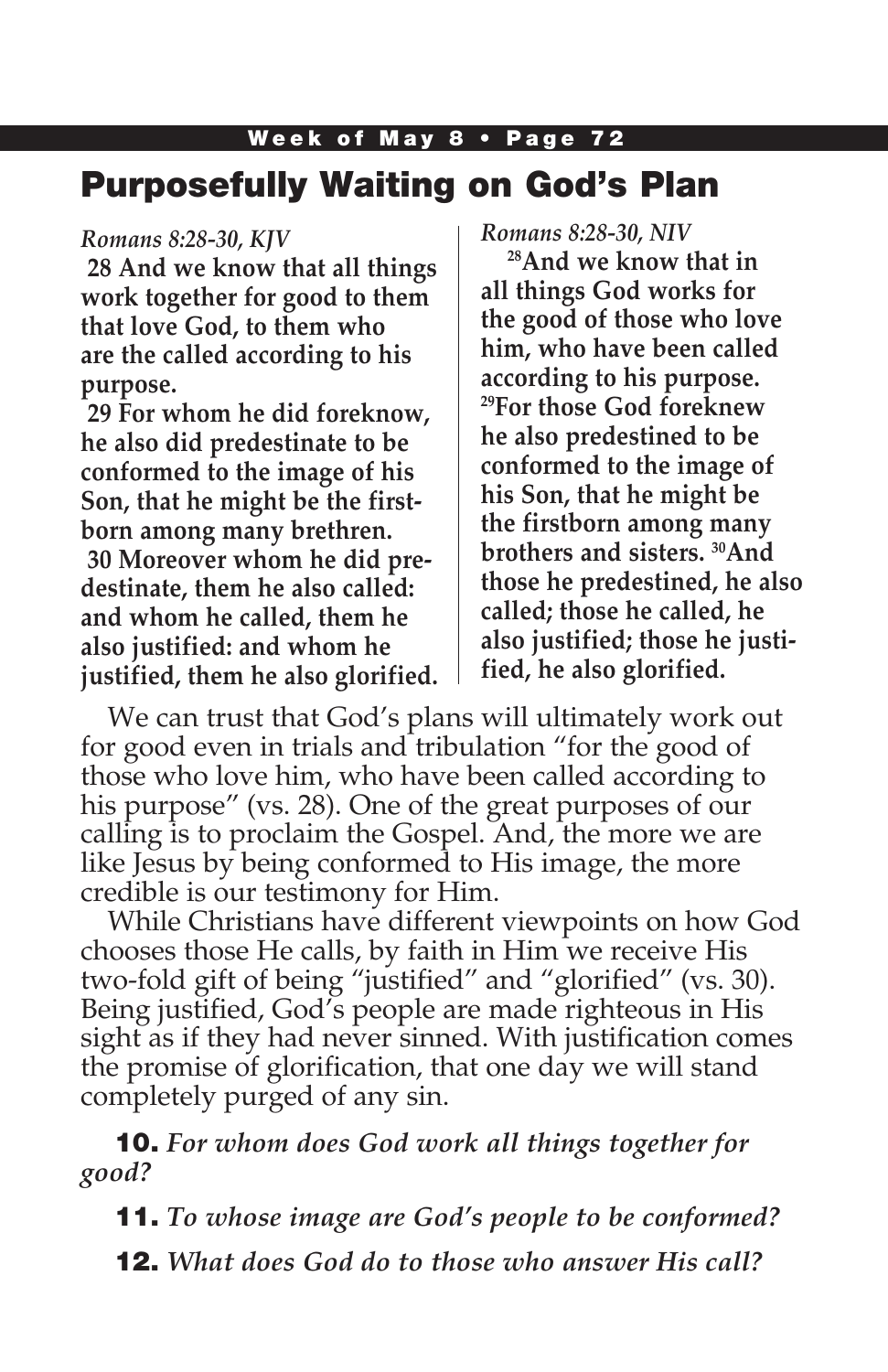## Hope in Trials

Three months before her 18th birthday, Joni Eareckson Tada's life changed forever when she became paralyzed from the shoulders down after diving into shallow water in the Chesapeake Bay. How can she live with hope when her body is wasting away in a wheelchair and she has recurring cancer, lung problems, and chronic pain? Joni believes God's promise that despite her body decaying each day, she is being renewed spiritually. Her hope grows day by day as she experiences more of God's love and grace. Joni believes "deep, great trials bring deep grace from God."

Horatio Spafford experienced financial loss, the death of his four-year-old son to scarlet fever, and then the death of his four daughters in a shipwreck. Yet, filled with hope, he wrote the hymn, "It Is Well with My Soul." He actually wrote these words as he was passing over the exact spot of the shipwreck that took his daughters' lives. His faith in a loving God enabled him to have hope in trials.

I understand that. Cerebral meningitis led to 36 hours in a coma, bell palsy on the left side of my face, and hearing loss in my left ear. My family and friends prayed that I would survive. Almost 20 years later, I am still alive. My slightly crooked face with my almost closed left eye draws attention from children. The effects of cerebral meningitis slowly attack my aging body. Yet, every day is filled with hope as I experience God's love, joy, and grace through my family, friends, and the ministry He has given me. My hope in a new body in heaven is real, but my hope in the midst of trials is just as real. For God has demonstrated through His Son that there is future freedom from trials.

13. *Does having hope in trials mean that we don't experience sorrow or disappointment? Explain your answer.*

14. *How does knowing God's promises in the Bible give us hope in trials?*

15. *What trial(s) are you going through that you need God's hope to endure?*